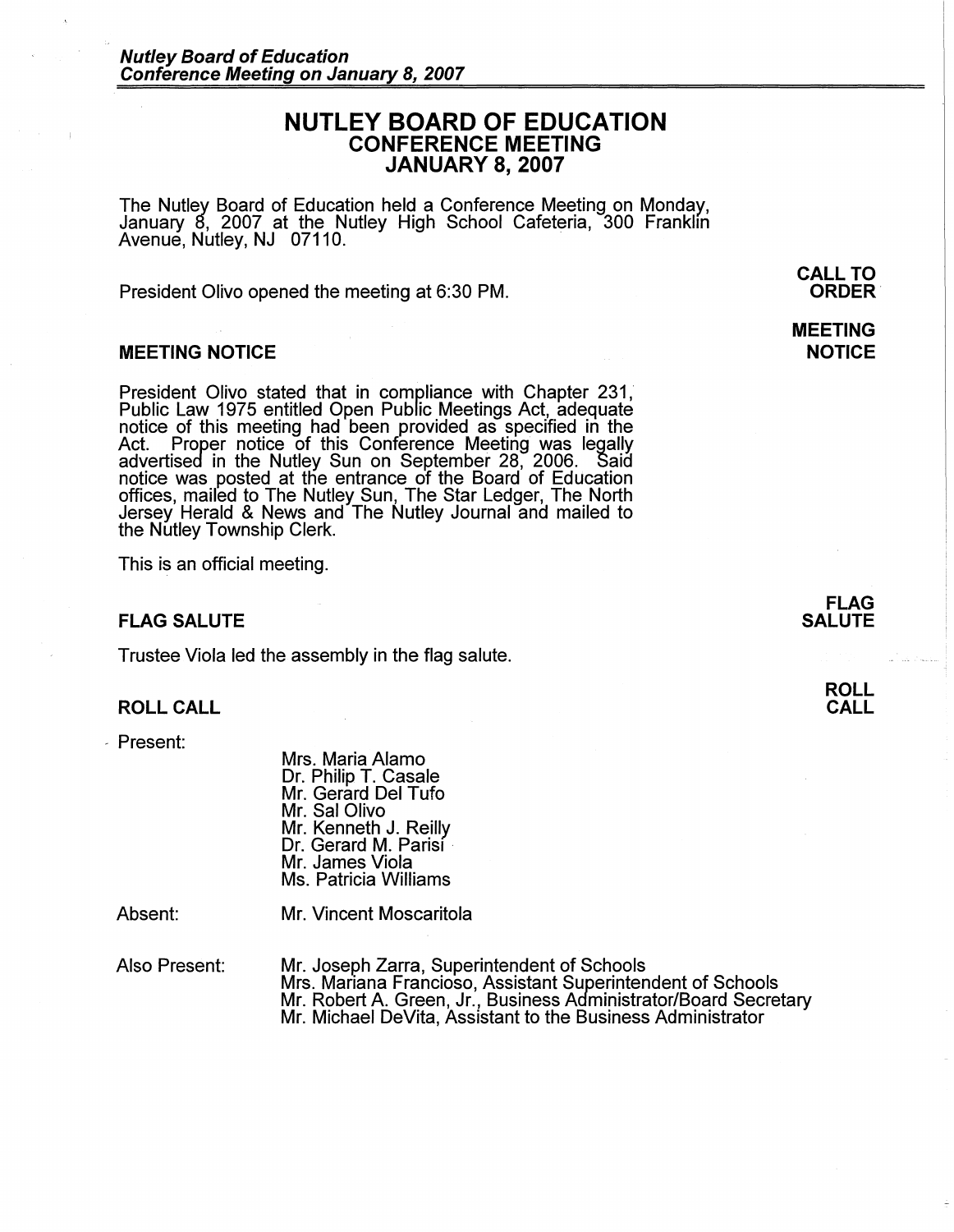# **MOTION TO RECESS TO EXECUTIVE SESSION**

At 6:31 PM Trustee Del Tufo moved, and Trustee Viola seconded, the following resolution:

WHEREAS, the Board of Education will be discussing matters exempt from public discussion pursuant to N.J.S.A. 10:4-12,

**NOW,** THEREFORE, BE IT RESOLVED that the Board of Education recesses to closed executive session at this time in the conference room to discuss personnel and possible litigation matters.

BE IT FURTHER RESOLVED that the results of the discussions will be made public by inclusion on the agenda of a subsequent meeting of the Board of Education or when the reasons for discussing such matters in closed session no longer exist.

The motion was unanimously approved by voice vote.

### **RECONVENE MEETING**

At 8:00 PM Trustee Del Tufo moved, Trustee Reilly seconded, and the Board unanimously approved by voice vote a motion to reconvene the open public meeting.

Mr. Green reported on the grant for Washington School Improvement Plan, the application for an Autism Grant and the recent purchase of the temporary classroom at Yantacaw.

Mr. Zarra spoke about the wrestling program's recent Herpes outbreak and the remedy, the random drug testing update (appended to these minutes) and the positive effects on students regarding the in-school suspension.

Time was allowed for comments and questions from the Board.

Mr. Zarra announced the Bullying Assembly at the Franklin Middle School on January 22, 2007 and the Science Fair at the high school on February 3, 2007.

Mr. Zarra stated that there would be a new internal procedure for field trips.

Trustee Del Tufo gave a Facilities Committee update.

Trustee Casale gave a Finance/Budget Committee update.

Trustee Parisi gave a Personnel Committee update.

Time was allowed for questions and comments from the Board on each committee report.

#### **RECONVENE**

ا عراء – الإيمانيوني ومدير بمرد ليا.<br>المراجع

ساف الأرضا ستدما عادات .<br>San Barangar

t is college.

### **RECESS EXECUTIVE SESSION**